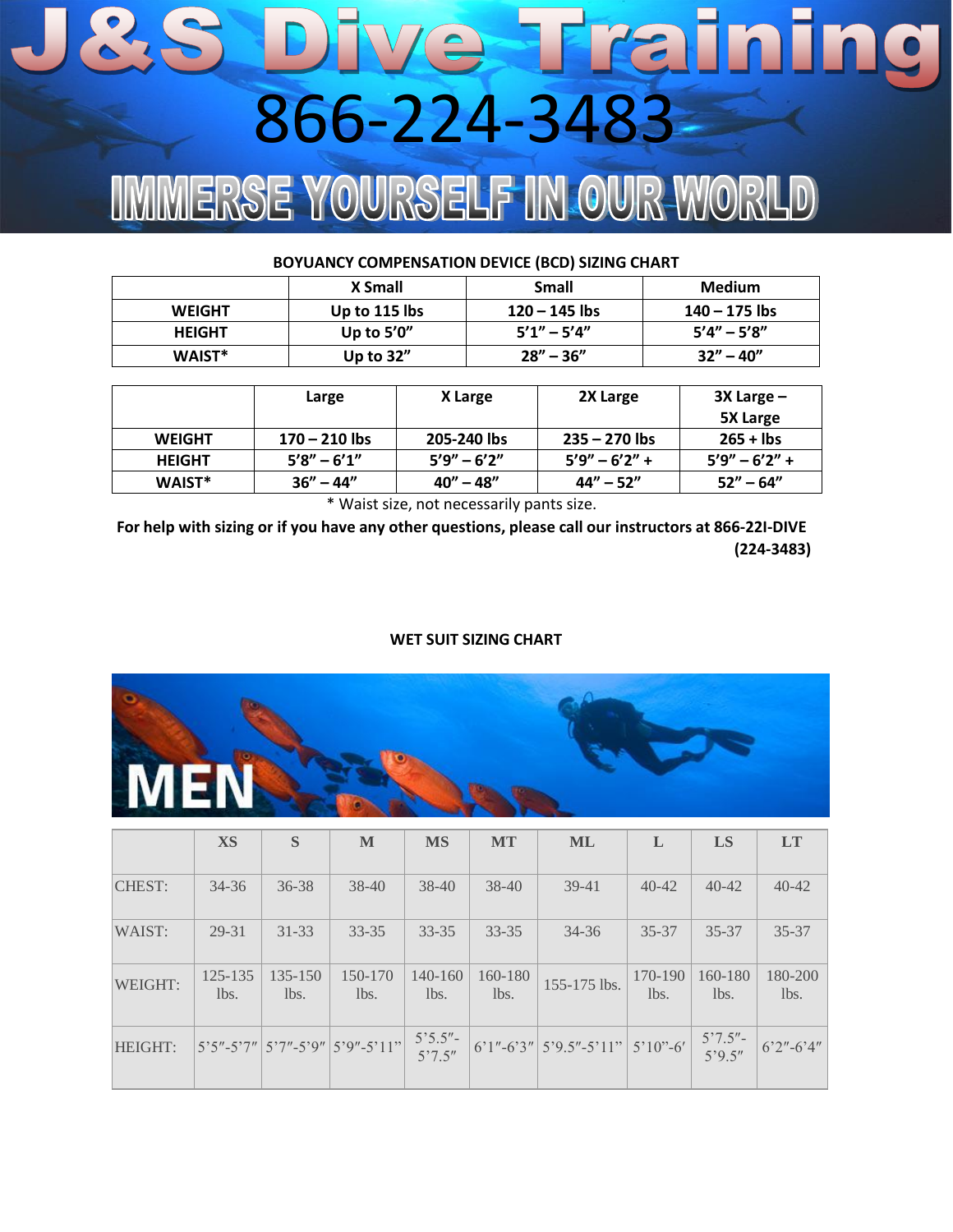|                | <b>XL</b>       | <b>XLS</b>          | <b>XLT</b>      | 2XL             | 2XLS            | 2XLT            | 3XL             | 4XL             | 5XL             | 6XL             |
|----------------|-----------------|---------------------|-----------------|-----------------|-----------------|-----------------|-----------------|-----------------|-----------------|-----------------|
| <b>CHEST:</b>  | $42 - 44$       | $42 - 44$           | $42 - 44$       | $44 - 46$       | $44 - 46$       | $44 - 46$       | $46 - 48$       | $48 - 50$       | $50 - 52$       | $52 - 54$       |
| WAIST:         | $37 - 39$       | $37 - 39$           | 37-39           | $39-41$         | $39-41$         | $39-41$         | $41 - 44$       | $43 - 46$       | 45-48           | $47 - 50$       |
| WEIGHT:        | 190-210<br>lbs. | $190 - 210$<br>lbs. | 200-220<br>lbs. | 210-230<br>lbs. | 200-220<br>lbs. | 220-240<br>lbs. | 230-250<br>lbs. | 250-270<br>lbs. | 270-290<br>lbs. | 290-325<br>lbs. |
| <b>HEIGHT:</b> |                 |                     |                 |                 |                 |                 |                 |                 | 6'3''           | 6'5''           |



Women's Height Reference: S – 4'11"-5'4″ REG – 5'5″-5'8″ T – 5'9″-6′

|              |           | $\overline{2}$         |    |           | $\overline{4}$ |                | 6     |                | <b>6S</b>  |  | <b>6T</b>  |  |       |
|--------------|-----------|------------------------|----|-----------|----------------|----------------|-------|----------------|------------|--|------------|--|-------|
| <b>BUST:</b> | 27-29     |                        |    | 29-31     |                | $31 - 33$      |       | $31 - 33$      |            |  | $31 - 33$  |  |       |
| WAIST:       | $22 - 24$ |                        |    | $24 - 26$ |                | $26 - 28$      |       | $26 - 28$      |            |  | $26 - 28$  |  |       |
| HIPS:        |           | $30 - 32$              |    | $32 - 34$ |                |                |       | 34-36<br>34-36 |            |  |            |  | 34-36 |
|              |           | $\bf 8$                |    | <b>8S</b> |                | <b>8T</b>      | 10    |                | <b>10S</b> |  | <b>10T</b> |  |       |
| <b>BUST:</b> |           | $33 - 35$<br>$33 - 35$ |    |           |                | $33 - 35$      | 35-37 |                | 35-37      |  | $35 - 37$  |  |       |
| WAIST:       |           | 28-30                  |    | 28-30     |                | 28-30          | 30-32 |                | $30 - 32$  |  | $30 - 32$  |  |       |
| HIPS:        | 36-38     |                        |    | 36-38     |                | 36-38<br>38-40 |       | 38-40          |            |  | 38-40      |  |       |
|              |           |                        | 18 |           |                | 20             |       | 22             |            |  | 24         |  |       |
| <b>BUST:</b> | $43 - 45$ |                        |    | $45 - 47$ |                |                |       | 47-49          |            |  | 49-51      |  |       |
| WAIST:       | 38-40     |                        |    |           |                | $40 - 42$      |       | $42 - 44$      |            |  | 44-46      |  |       |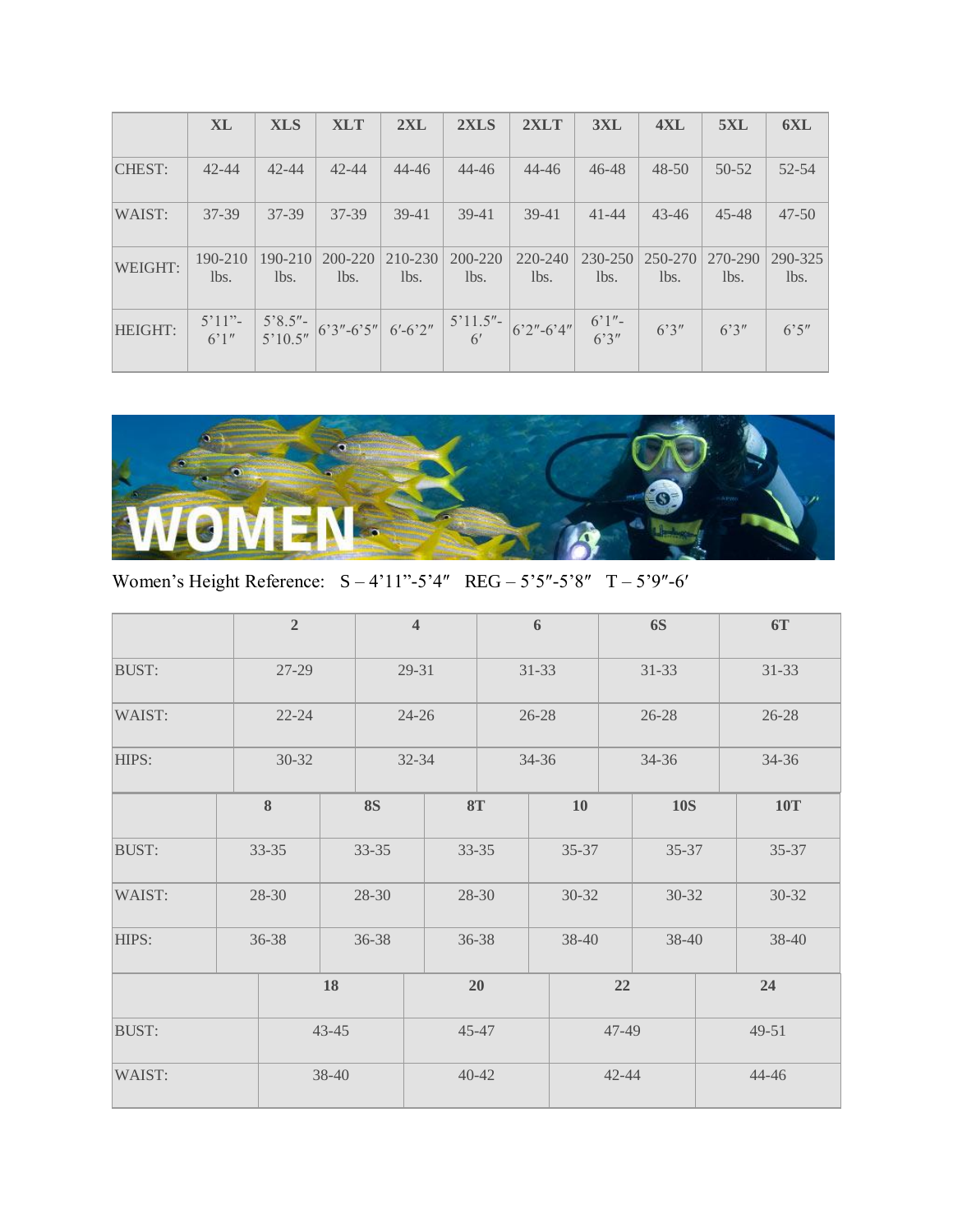|                           | 12        | <b>12S</b> |           | 14<br><b>12T</b> |           |                 | 16        |  |
|---------------------------|-----------|------------|-----------|------------------|-----------|-----------------|-----------|--|
| <b>BUST:</b>              | $37 - 39$ | 37-39      |           | 37-39<br>39-41   |           |                 | $41 - 43$ |  |
| WAIST:                    | $32 - 34$ | $32 - 34$  | $32 - 34$ |                  | $34 - 36$ |                 | 36-38     |  |
| HIPS:                     | $40 - 42$ | $40 - 42$  | $40 - 42$ |                  | $42 - 44$ |                 | 44-46     |  |
| HIPS:                     | 46-48     | 48-50      |           |                  | 50-52     |                 | 52-54     |  |
|                           | W1        | WP1        |           | W <sub>2</sub>   |           | WP <sub>2</sub> |           |  |
| <b>BUST:</b><br>$41 - 45$ |           | $41 - 45$  |           | 45-49            |           | $45 - 49$       |           |  |
| WAIST:                    | $36 - 40$ |            | $36 - 40$ | $40 - 44$        |           | $40 - 44$       |           |  |
| HIPS:                     | 44-48     |            | 44-48     |                  | 48-52     |                 | $48 - 52$ |  |